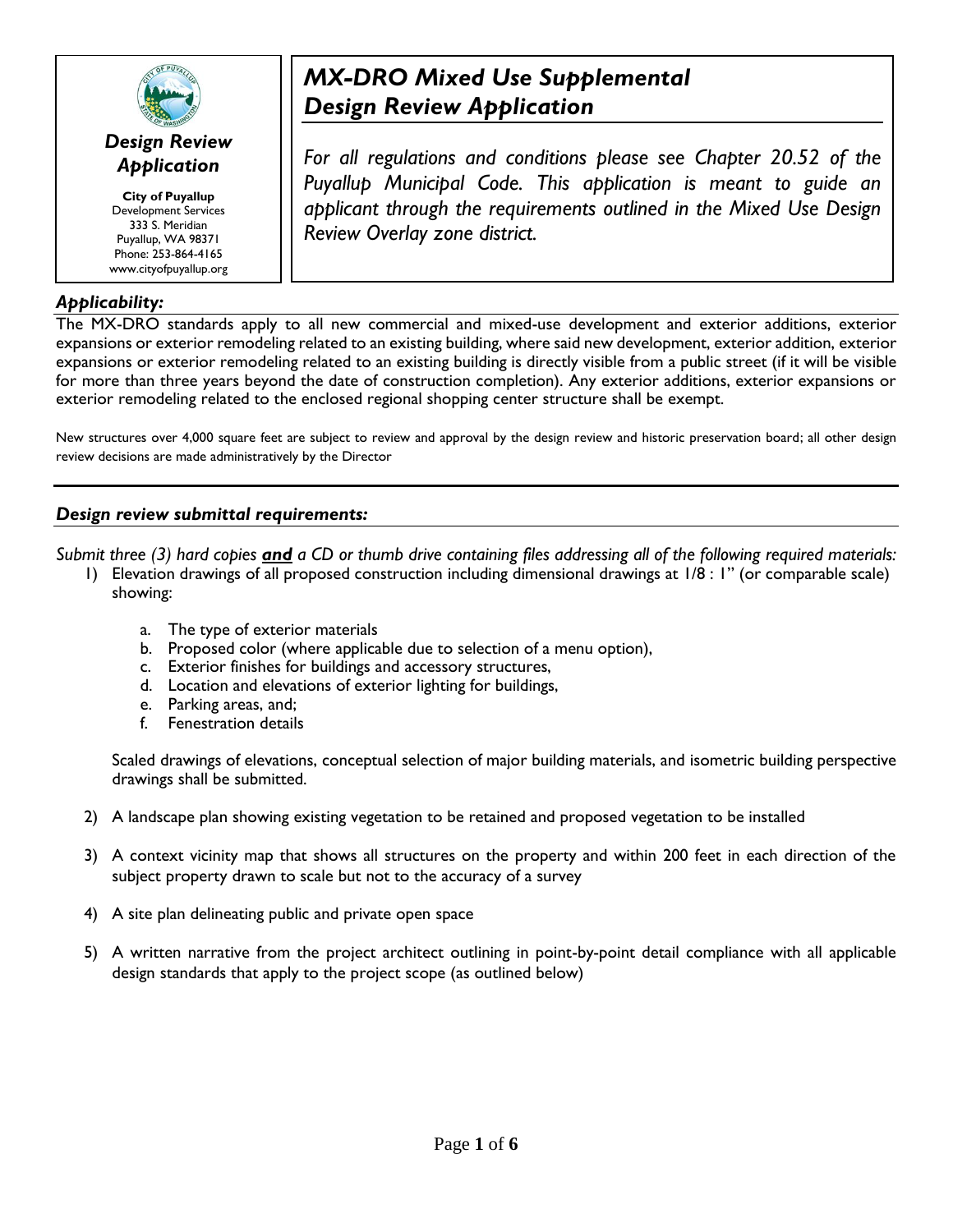### *Criteria*

The following criteria must be met in order for the Development Services to approve a design review of the development. **Please describe FULLY how your proposal is consistent with each of these criteria.** "Yes" or "No" answers are not acceptable.

1. **Design Principles (PMC 20.52.015):** Please describe, in detailed narrative format, how the project meets the design principles, including:

**Urban Form Architectural design Pedestrian orientation Parking facilities** 

Please address each heading outlined in 20.52.015, plus each additional sub-heading, in detail. Please attached your narrative to this application when submitting for review.

2. **Upper Floor Stepbacks:** The upper floor stepback of a building three stories or taller shall be a minimum of 10 feet. Alternatively, a total 10-foot step may be accommodated over multiple stories (e.g., seven feet on third floor, three feet on upper floor).

Upper floor windows shall be a variety of shapes and sizes with multiple recesses and framing utilized. Stepbacks can be accommodated through exterior porches, balconies or other usable space along public street frontages to reduce the scale of larger buildings. Special attention shall be given to building location and shadowing which may impact solar access.

Describe how these standards are represented in your design:

#### 3. **Street/Trail Level Elements:**

The first floor of any street or Riverwalk trail facing building shall be at least 12 feet in height – preferably 14 feet – as measured from the floor to the interior ceiling to provide for a generous space for retailing, services, and restaurant functions.

The ground floor of a street or trail facing facade shall consist of at least 60 percent visual transparency in the pedestrian view plane, defined as the horizontal area between two feet and eight feet above the exterior grade, and shall not be coated with a reflective or opaque covering/coating.

At least one building entrance shall be directly facing the sidewalk or trail and shall be publicly accessible and of architectural prominence. Additional access doors may be oriented toward parking lots. At least one building entrance shall be oriented toward the Riverwalk Trail when a building abuts the trail system in the RMX zone district. Transparent entries shall be used throughout.

Windows shall be trimmed using detailed/ornate and pronounced materials when looking at the finished facade of the building and the windows themselves shall be inset as to create depth and dimension to the facade. Decorative lintels, sills, molding, or framing details are required around all windows and doors located on facades facing or adjacent to public streets. Window openings on brick, stone, cast stone, or synthetic stone buildings do not need to be trimmed. Lintels, sills, and arches are not considered trim; window openings surrounded by stone work shall include windows with frames at least two inches wide.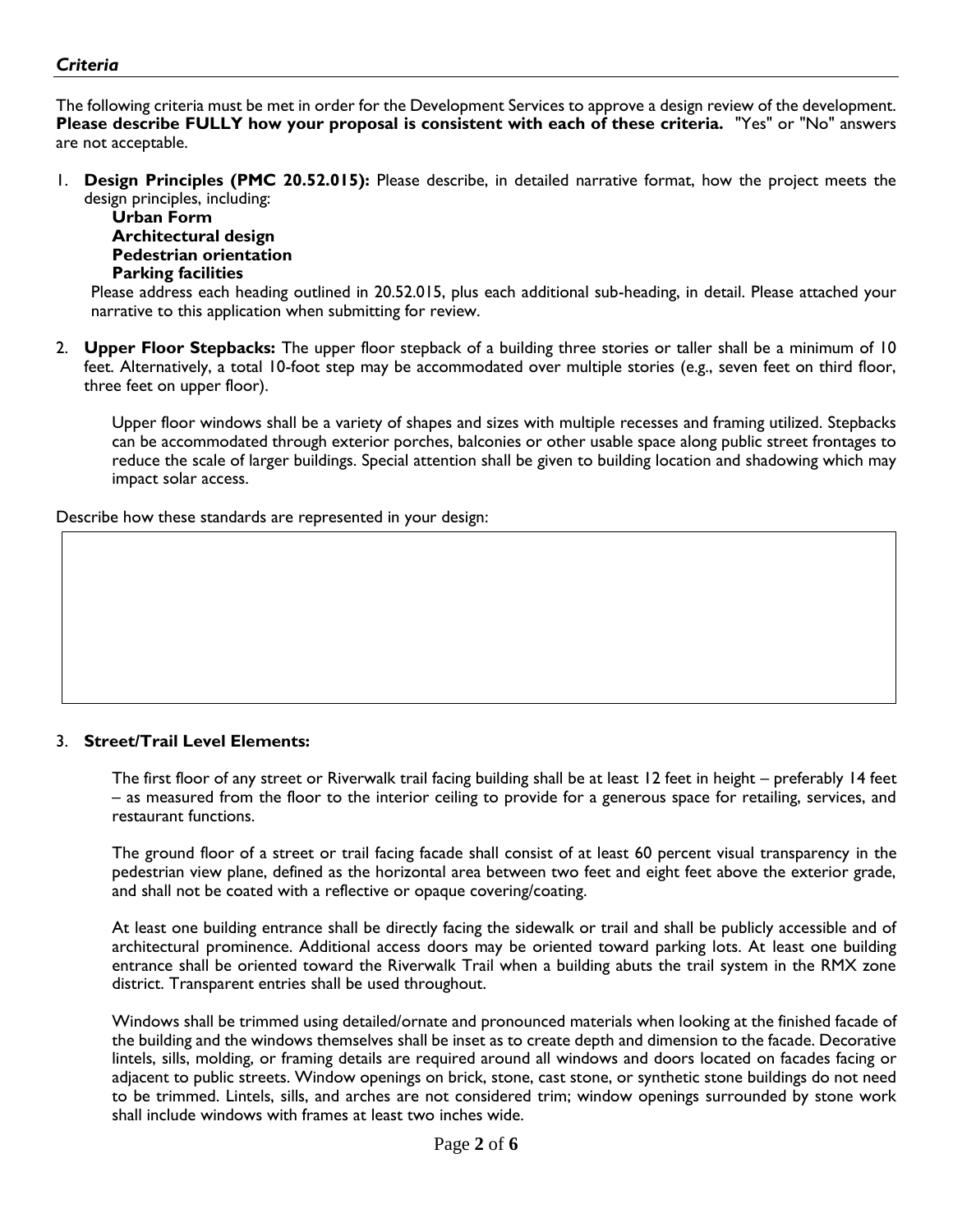### 4. **Building Modulations:**

Buildings designed with completely flat facades and monotone color schemes are not permitted.

All buildings are required to have horizontal and vertical facade variations such as pop-outs, bays, recesses, arches, banding, columns, or similar features. Such features are required at least every 30 feet along all exterior wall planes and shall be offset at least four feet.

Describe how the standards you selected represented in your design:

5. **Building Articulation**: Buildings shall incorporate articulation on all sides. The street-facing side(s) shall receive the greatest amount of attention with respect to richness of forms, details, materials, and craft

Describe how the standards you selected represented in your design: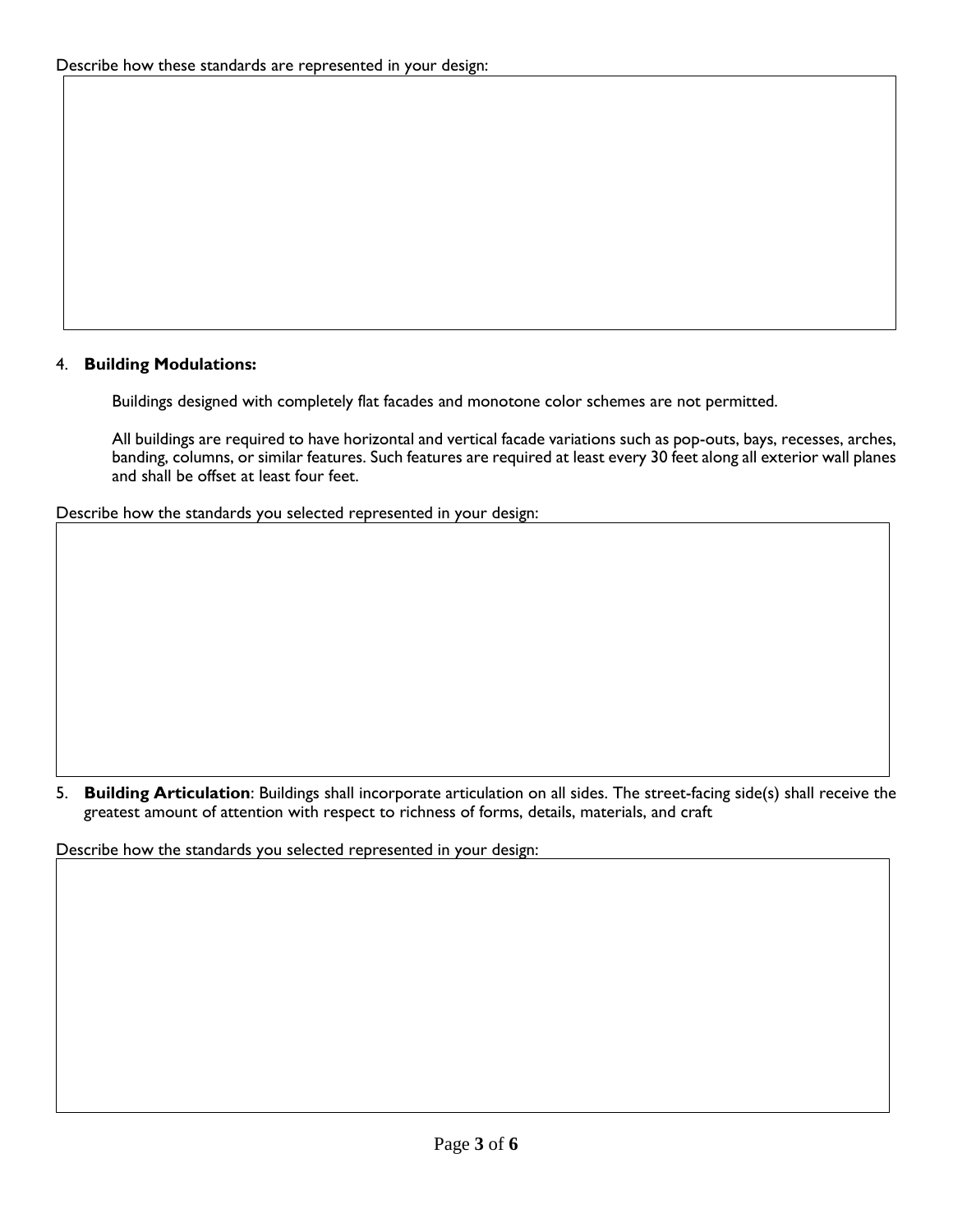Treat any facade with walls containing an area with over 30 feet in length or 400 square feet in area with multiple building materials of varying colors, textures and/or accents or through the use of painted murals, or other artwork.

Alternatively, a planted trellis at least seven feet tall and 10 feet wide placed every 10 feet within a minimum fivefoot irrigated planting bed. Climbing vines, columnar conifer trees/shrubs and/or other ground cover/shrub grouping shall be planted with the intent to screen the blank wall area.

Buildings shall be designed to ensure that they look like the same building on all sides. Consistent or complementary building details and proportions on all sides ensure a "four-sided" quality to a building, but a building is not hereby prohibited from having more than four sides

Describe how these standards are represented in your design.

#### 8. **Building Materials:**

On one- to-two-story structures, cover a minimum of 30 percent of the building facade with a minimum of two exterior building materials.

On structures three or more stories tall, cover a minimum of 40 percent of the building facade with two distinct building materials and a minimum of 60 percent with a third material.

Building material texture and contrasting/complementary colors are encouraged.

The use of stucco siding shall be minimized throughout and the use of metal paneling, brick, decorative faux stone, masonry, and masonry veneer shall comprise a minimum of 60 percent of the exterior facade, excluding gables, windows, doors, and related trim, throughout; all stone, masonry or faux mason materials shall be used in the lower portions of exterior walls.

Horizontal changes of material from brick or stone to another material shall include a stone cap or a brick sill; the cap or sill shall project from the face of the building. A vertical change of materials shall occur at an interior corner or shall not occur within four feet of an exterior corner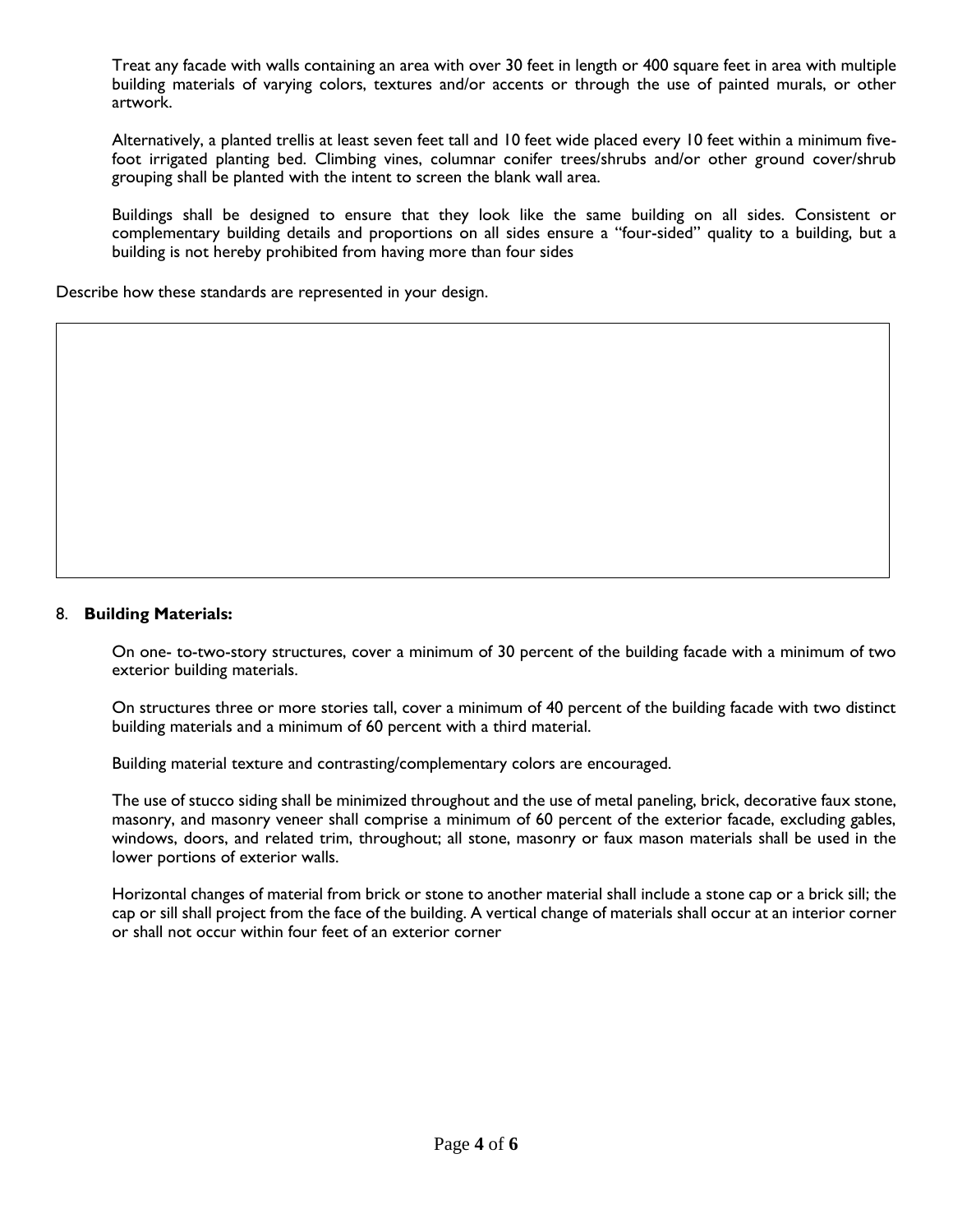#### 9. **Required Parapets and Cornices:**

All flat roofs shall have a parapet and a cornice on all facades or walls.

Flashing at the top of a parapet shall not qualify as a cornice.

Cornices shall be in proportion with the size, scale, and architectural detailing of the building, and shall be decorative/ornate in nature.

Buildings shall only be required to provide parapets and cornices on street-facing facades and walls. Cornices shall return at least eight feet around corners that transition from a building wall that requires a cornice to a building wall that does not require a cornice.

Describe how these standards are represented in your design: